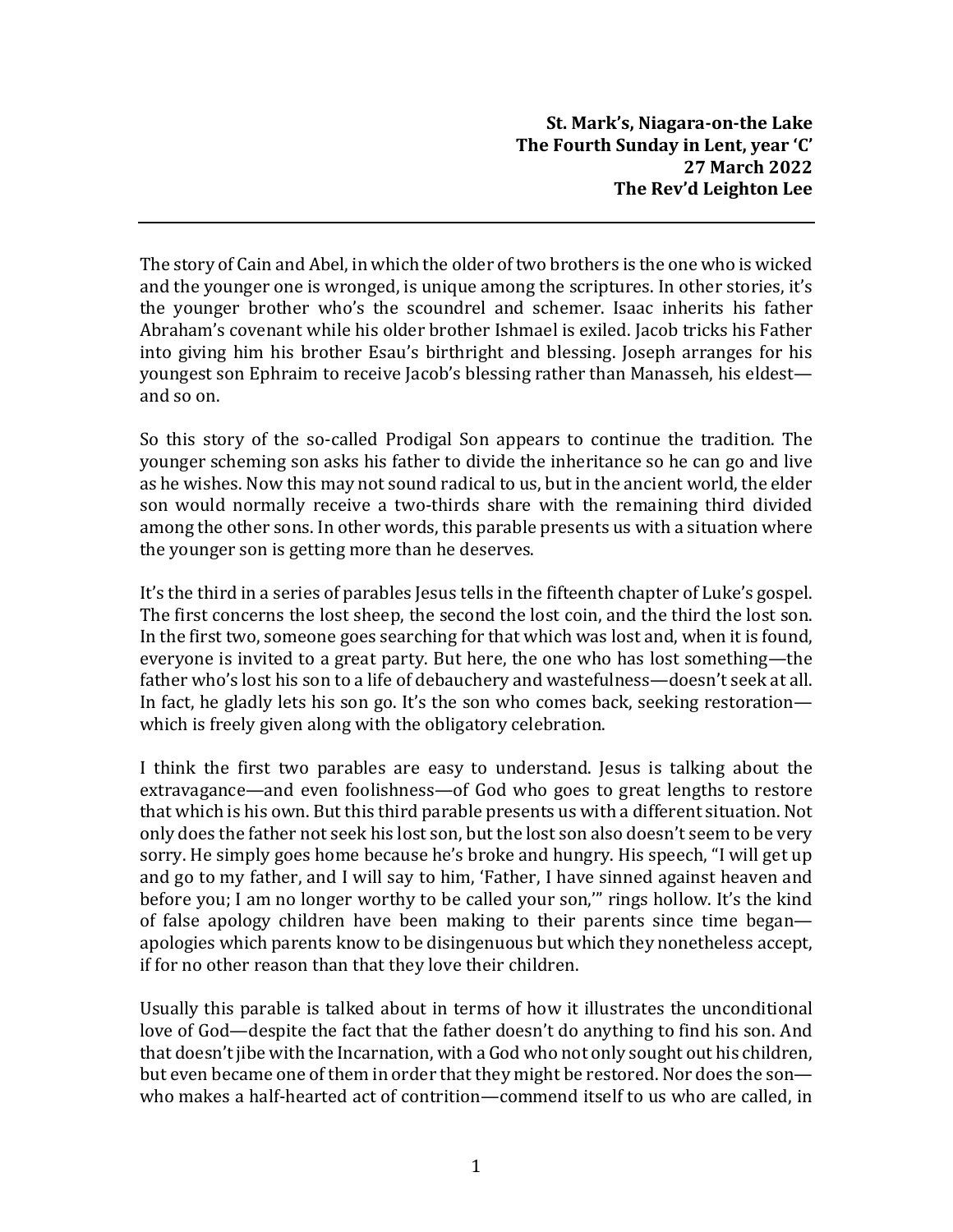the majestic language of the Prayer Book, to truly and earnestly repent of our sins. So something else is going on. And that something else is found in the older son's response to this whole episode.

We're told tantalizingly little about the older brother, but we know he is obedient and dutiful. He's done what's been asked of him and has lived up to expectations. It must have been galling for him to see his brother get more than his fair share and to go off to a life of adventure. And now that he's come home, he hasn't even gotten his comeuppance. Quite the opposite: he's been given a new wardrobe, some expensive jewellery, and big welcome home party. It isn't fair. But life, of course, isn't fair. And that stark truth can be the cause of much pain and anger in your lives and in mine.

Now, when I say that life isn't fair. The unfolding horror in Ukraine shows us just how terribly unfair life can be. But I'm not thinking about that kind of random unfairness or even disease and disaster. I'm thinking of the unfairness of doing the right things, getting good grades, working hard, being diligent and sensible only to find out that none of this makes a difference. Someone who has none of the qualities needed for a highly desirable position gets the post over dozens of highly qualified candidates. A brilliant musician languishes in relative obscurity while lesser talents play Carnegie Hall. Someone with average intelligence gets into the Ivy League simply because he's a legacy.

It can be extremely difficult to accept not getting what we think we deserve, to discover that it's the younger brother everyone loves, whom everyone makes excuses for, who always lands on his feet. But brooding on these perceived injustices—despite the fact that it feels good to brood—only serves to make us bitter and twisted and withdrawn.

My dear friends, it's undeniably true that you and I often strain to find peace in what we perceive to be great injustice and unfairness. There's no doubt that many of us struggle with how we can live out our Christian vocation in a church in which too many people lacking gravitas and character are in positions of leadership. There's no doubt that the temptation to give up and join the folks on the golf course is extremely powerful. There's no doubt that there are many reasons to sulk in solitary selfrighteousness. There's no doubt that sometimes God's ways are often baffling, and we strain to understand why certain things happen—or don't. There's no doubt that sometimes find ourselves estranged from him. The question is can we allow ourselves to be loved by God enough that his love can overcome our estrangement?

The Father in our parable comes out to his older son and pleads with him to come inside and join the party. He yearns for his sons to be reconciled to each other. Reconciliation doesn't erase the past, but it does enable us to leave our places of solitary self-righteousness so we can move into the future. That future is found inside with the others, at the banquet, over bread broken and wine outpoured. It's a banquet where we are given more than we could have ever dreamed of asking for, more than we deserve, more than our rightful inheritance, a banquet where we discover all that